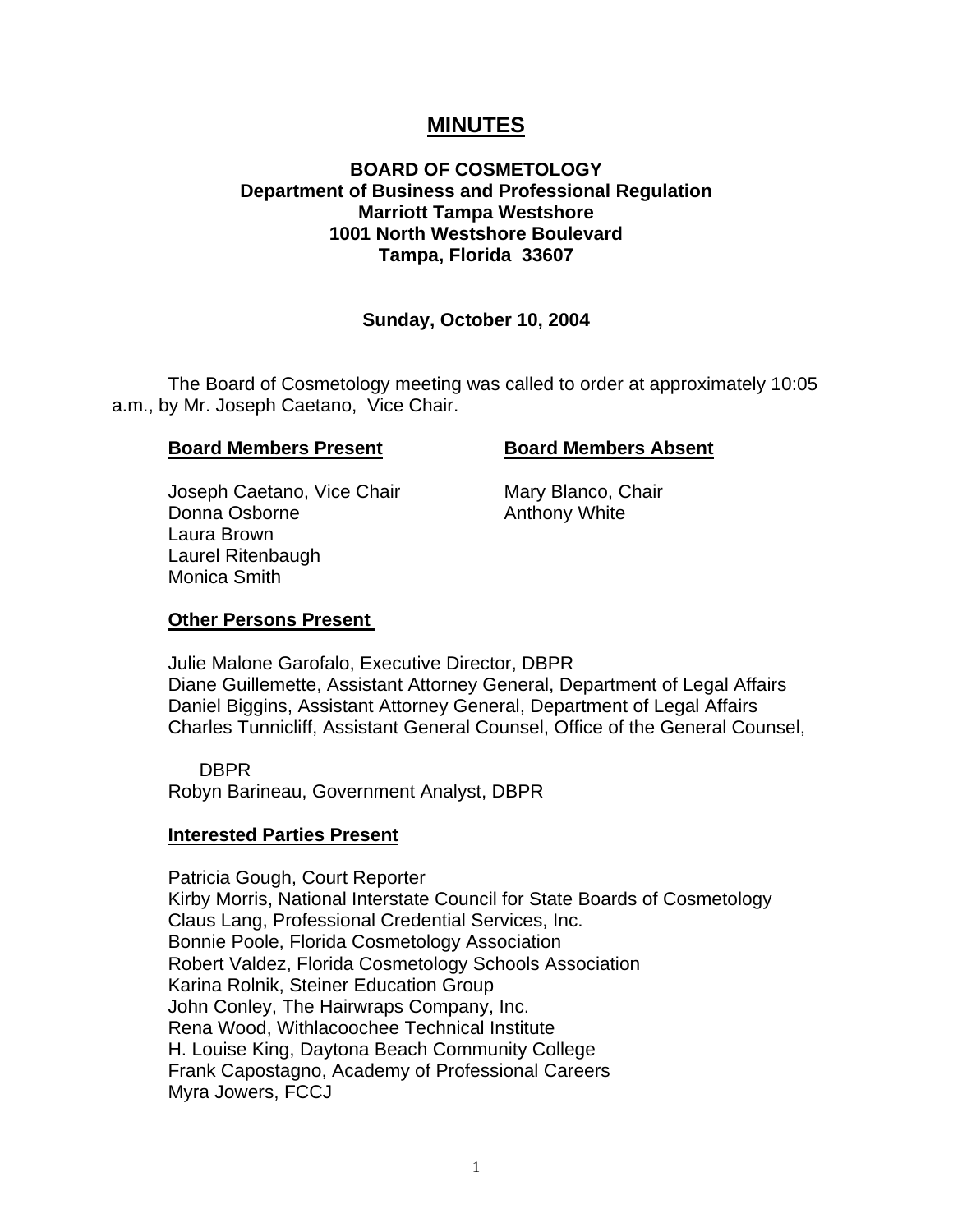Quang Vo, Hollywood Nails+, Respondent Mauricia Paez, Portofino Salon, Respondent Marcie West Bishop, Respondent Miriam E. Lynch Janice Royal Patricia Boone

The meeting was opened with a roll call and a quorum was established. Vice Chair Caetano excused Chair Mary Blanco from the meeting as she was caring for her ill son. Mr. Anthony White was not present nor did he contact the board office regarding his absence from the board meeting.

#### **Approval of Minutes: July 25, 2004**

Ms. Donna Osborne moved to accept the minutes from the July 25, 2004, board meeting. Mrs. Laura Brown seconded the motion to accept the minutes and the motion passed unanimously.

#### **Disciplinary Matters**

Ms. Diane Guillemette, Assistant Attorney General, inquired if all the board members had received their board meeting materials, if the materials were legible, and if the members had reviewed all the materials. All members responded in the affirmative to these questions.

### **Motion for Reconsideration**

**Marcie West Bishop; Belle Glade** Case No. 2003-070819 \$2,250 fine, costs of \$399.03 and a six-month license suspension Final Order entered August 11, 2004

Ms. Bishop was present at the board meeting. Ms. Osborne moved to reconsider this matter. Mrs. Brown seconded the motion and the motion passed unanimously. Mr. Charles Tunnicliff, Assistant General Counsel, informed the board that Ms. Bishop sent the department a letter indicating that she would like this matter reconsidered at the next available board meeting as she did not appear at the July 25, 2004, board meeting believing it was not necessary that she be present. She further indicated that she had made the final \$50 payment toward case no. 2001-00505 and could provide proof of the payment at a later date. She also informed the board that she is a divorced mother of three minor children, having been involved in a documented abusive marriage, and that suspension of her license would be detrimental. Ms. Brown moved to table this case until the next board meeting asking that Ms. Bishop provide to the board for inclusion in the next board meeting agenda documentation supporting her abusive marriage and proof of final payment in case no. 2001-00505. Ms. Osborne seconded the motion and the motion passed unanimously.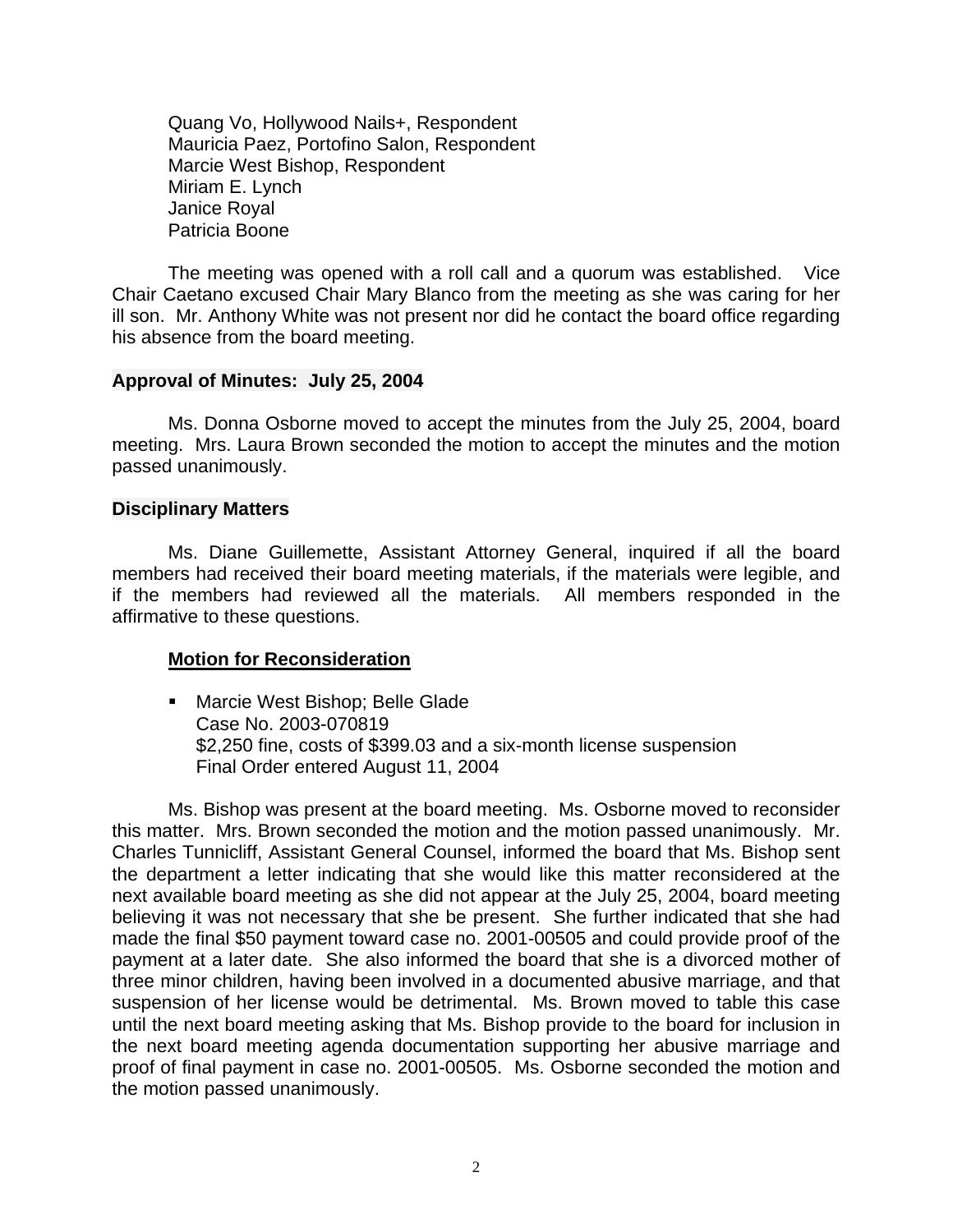## **Informal Hearings**

Regarding Case No. 2003-073498 against Erlinda Carreno of Immokalee, Mr. Tunnicliff asked that this case be tabled until the next board meeting for proof of service of the Amended Administrative Complaint. Ms. Osborne moved to table this case until the next board meeting. Ms. Laurel Ritenbaugh seconded the motion and the motion passed unanimously.

Regarding Case No. 2003-048681 against Anita Wiley of Stuart, Mr. Tunnicliff asked that this case be tabled until the next board meeting for proof of service of the Amended Administrative Complaint. Ms. Osborne moved to table this case until the next board meeting. Mrs. Brown seconded the motion and the motion passed unanimously.

Regarding Case No. 2003-096286 against Lucia R. Barros of Orlando, Mr. Tunnicliff asked that this case be considered as a Settlement Stipulation as the Respondent forwarded a signed Settlement Stipulation to the department subsequent to the preparation of the agenda. Ms. Osborne moved to reject the proposed Settlement Stipulation. Ms. Monica Smith seconded the motion and the motion passed unanimously. Ms. Osborne moved to table this matter until the next board meeting so that the department can prepare an Amended Settlement Stipulation calling for payment of a fine of \$500 and costs of \$316.57. Mrs. Brown seconded the motion and the motion passed unanimously.

Regarding Case No. 2003-002216 against Portofino Beauty Salon of Delray Beach, Mr. Tunnicliff presented the department's case in this matter. Mr. Mauricio Paez was present and offered mitigation in this matter indicating that he has paid the previous cases against his salon. After board discussion, Mrs. Brown moved to dismiss Count I of the Administrative Complaint. Ms. Osborne seconded the motion and the motion passed unanimously. Ms. Osborne moved that the board find the Respondent was properly served with the Administrative Complaint, that there was competent substantial evidence to support the allegations as set forth in the Administrative Complaint, that the Respondent committed the offenses as outlined in the Administrative Complaint, and impose a fine of \$500, costs of \$129.54, and a six-month license suspension. Mrs. Brown seconded the motion and the motion passed unanimously.

### **Motions for Waiver of Rights and Final Order**

Regarding Case No. 2003-079155 against Marie Accius of Miami, Mr. Tunnicliff presented the department's case in this matter. Mrs. Brown moved that the board find the Respondent was properly served with the Administrative Complaint, the Respondent failed to respond within 21 days thereby waiving their right to elect a hearing in this matter, and the board accept the allegations as stated in the Administrative Complaint and adopt them as the findings of fact and conclusions of law of this board. Ms. Osborne seconded the motion and the motion passed unanimously. Ms. Osborne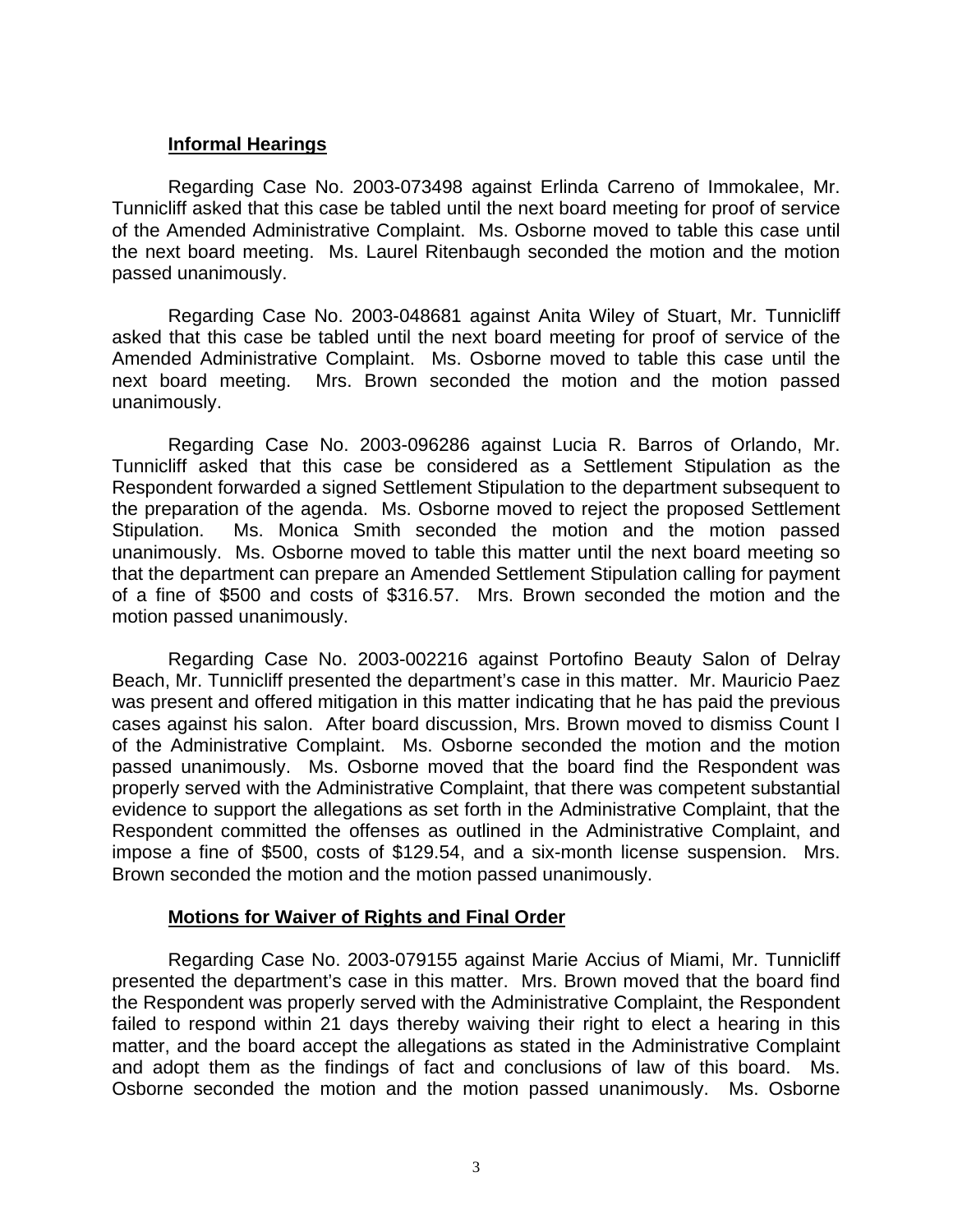moved to impose a fine of \$1,000, costs of \$561.36, and recommend that the department forward this case to the State Attorney's Office for prosecution. Mrs. Brown seconded the motion and the motion passed unanimously.

Regarding Case No. 2003-003088 against James A. Green of West Palm Beach, Mr. Tunnicliff presented the department's case in this matter. Ms. Osborne moved that the board find the Respondent was properly served with the Administrative Complaint, the Respondent failed to respond within 21 days thereby waiving their right to elect a hearing in this matter, and the board accept the allegations as stated in the Administrative Complaint and adopt them as the findings of fact and conclusions of law of this board, and that the board impose a fine of \$1,000 and costs of \$325.95. Ms. Smith seconded the motion and the motion passed unanimously.

Regarding Case No. 2003-094308 against Hollywood Nails+ of Wellington, Mr. Tunnicliff asked that this Settlement Stipulation matter be moved up on the agenda to accommodate the return flight of Mr. Quang Vo, owner of Hollywood Nails+, to West Palm Beach. Mr. Tunnicliff presented the department's case in this matter. Mr. Vo offered mitigation in this case and ensured the board that corrective action has been taken in his salon so that the violations alleged in the Administrative Complaint will not happen again. He asked that in the future, if the inspectors can note on the citation which individuals are alleged to have violated the laws and rules. Mr. Tunnicliff thanked Mr. Vo for his suggestion and indicated he will address this suggestion with the inspector supervisors. Ms. Osborne moved that the board adopt the Stipulation of the parties as the board's final action in this matter and incorporate it and all of it terms into a Final Order. Mrs. Brown seconded the motion and the motion passed unanimously.

Regarding Case No. 2002-013272 against Jamilah Douglas of Ft. Lauderdale, Mr. Tunnicliff presented the department's case in this matter. Ms. Osborne moved that the board find the Respondent was properly served with the Administrative Complaint, the Respondent failed to respond within 21 days thereby waiving their right to elect a hearing in this matter, the board accept the allegations as stated in the Administrative Complaint and adopt them as the findings of fact and conclusions of law of this board, and that the board impose a fine of \$1,000 and costs of \$510.98. Mrs. Brown seconded the motion and the motion passed unanimously.

Regarding Case No. 2003-075601 against Modern Day Hair & Nail Salon of Tampa, Mr. Tunnicliff presented the department's case in this matter. Ms. Osborne moved that the board find the Respondent was properly served with the Administrative Complaint, the Respondent failed to respond within 21 days thereby waiving their right to elect a hearing in this matter, the board accept the allegations as stated in the Administrative Complaint and adopt them as the findings of fact and conclusions of law of this board, and that the board impose a fine of \$450 and costs of \$184.46. Mrs. Brown seconded the motion and the motion passed unanimously.

Mrs. Brown asked if final orders of the board were listed on individual or business credit reports. Mr. Tunnicliff was uncertain but indicated he would get back with the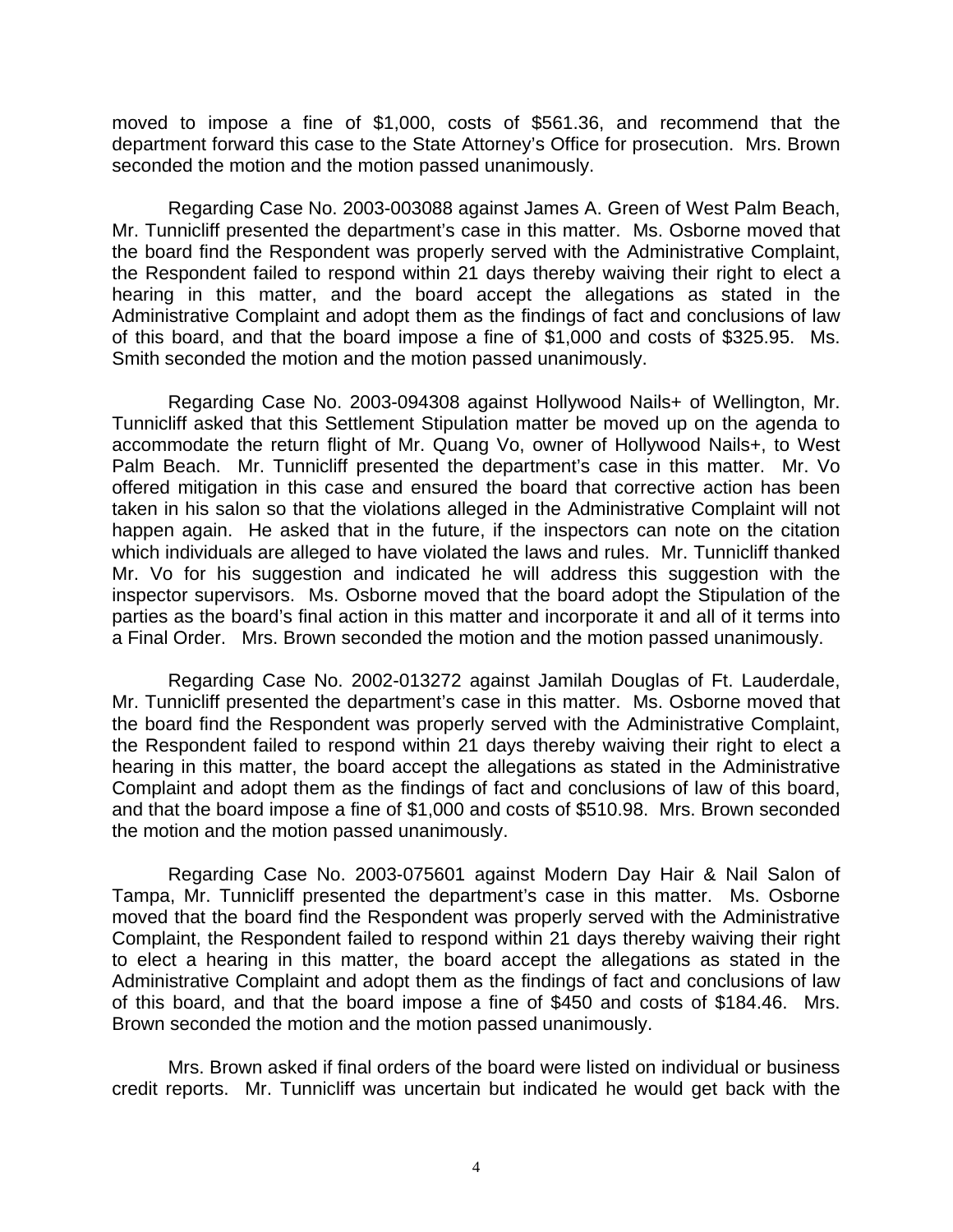board on this issue at the next board meeting.

Regarding Case No. 2003-047988 against Kara Hill of Delray Beach, Mr. Tunnicliff presented the department's case in this matter. Ms. Osborne moved that the board find the Respondent was properly served with the Administrative Complaint, the Respondent failed to respond within 21 days thereby waiving their right to elect a hearing in this matter, the board accept the allegations as stated in the Administrative Complaint and adopt them as the findings of fact and conclusions of law of this board, and that the board impose a fine of \$500 and costs of \$326.86. Ms. Smith seconded the motion and the motion passed unanimously.

Regarding Case No. 2003-042236 against Tamika Lafontant of Miramar, Mr. Tunnicliff presented the department's case in this matter. Ms. Osborne moved that the board find the Respondent was properly served with the Administrative Complaint, the Respondent failed to respond within 21 days thereby waiving their right to elect a hearing in this matter, the board accept the allegations as stated in the Administrative Complaint and adopt them as the findings of fact and conclusions of law of this board, and that the board impose a fine of \$500, costs of \$252.06, allowing the Respondent to pay this matter in full over a six-month period. Ms. Smith seconded the motion and the motion passed unanimously.

Regarding Case No. 2003-080734 against Kasanna Hadfield of Delray Beach, Mr. Tunnicliff presented the department's case in this matter. Ms. Osborne moved that the board find the Respondent was properly served with the Administrative Complaint, the Respondent failed to respond within 21 days thereby waiving their right to elect a hearing in this matter, the board accept the allegations as stated in the Administrative Complaint and adopt them as the findings of fact and conclusions of law of this board, and that the board impose a fine of \$1,500, costs of \$904.66, and a recommendation that the department forward this case to the State Attorney's Office for prosecution. Mrs. Brown seconded the motion and the motion passed unanimously.

Regarding Case No. 2003-059787 against Chatter Box II Beauty Salon of Riviera Beach, Mr. Tunnicliff presented the department's case in this matter. Ms. Osborne moved that the board find the Respondent was properly served with the Administrative Complaint, the Respondent failed to respond within 21 days thereby waiving their right to elect a hearing in this matter, the board accept the allegations as stated in the Administrative Complaint and adopt them as the findings of fact and conclusions of law of this board, and that the board impose a fine of \$500 and costs of \$104.59, amending the department's original fine proposal of \$250 since the Respondent's license has been delinquent three times in the past. Ms. Smith seconded the motion and the motion passed unanimously.

Regarding Case No. 2003-076385 against Giacomo Logiaaco of Jenson Beach, Mr. Tunnicliff indicated this case was improperly agendaed as a Settlement Stipulation matter and should be heard as a Motion for Waiver of Rights and Final Order. Mr. Tunnicliff presented the department's case in this matter. Ms. Osborne moved that the board find the Respondent was properly served with the Administrative Complaint, the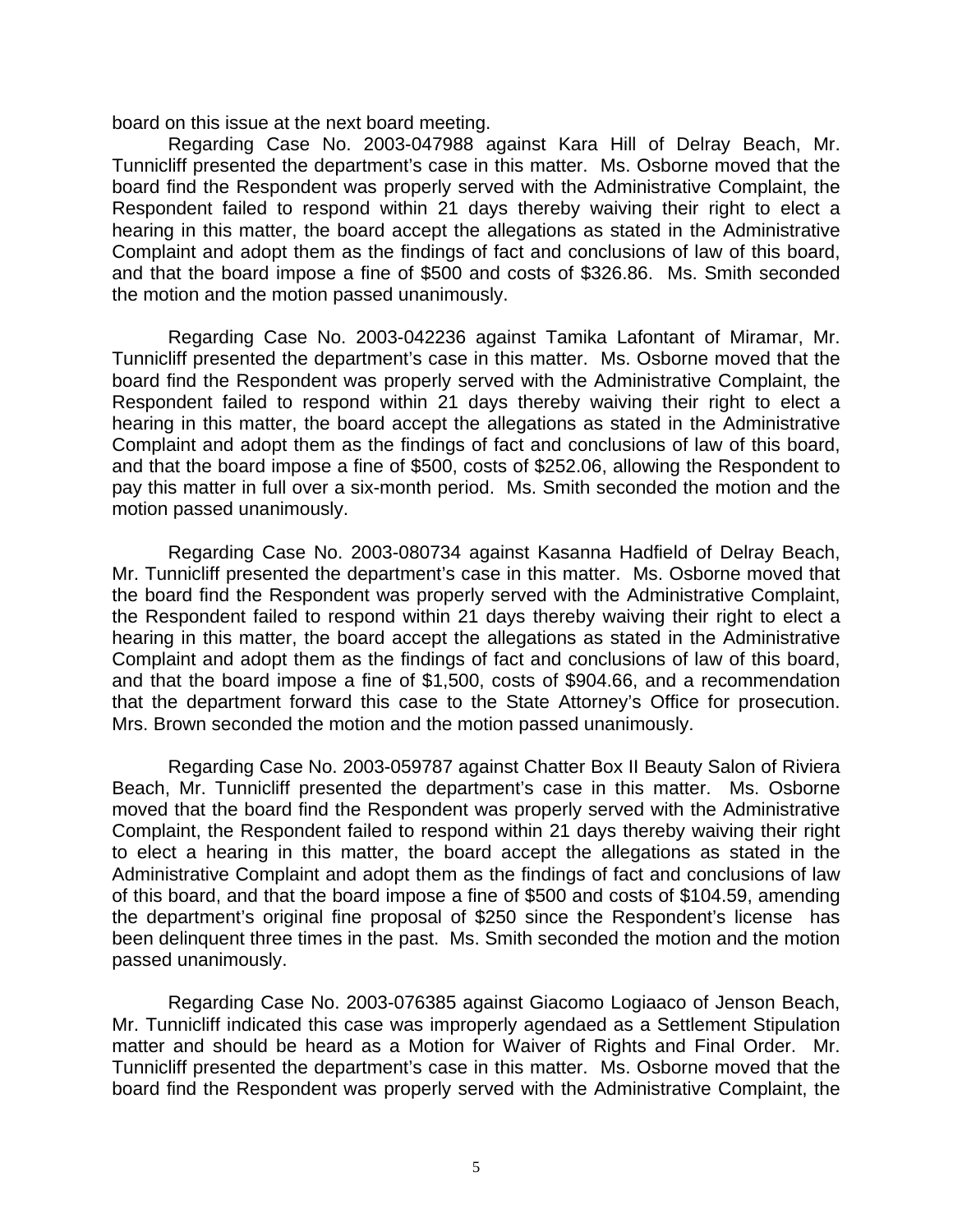Respondent failed to respond within 21 days thereby waiving their right to elect a hearing in this matter, the board accept the allegations as stated in the Administrative Complaint and adopt them as the findings of fact and conclusions of law of this board, and that the board impose a fine of \$1,000 and costs of \$110.51. Mrs. Brown seconded the motion and the motion passed unanimously.

#### **Settlement Stipulations**

Unless otherwise stated, by appropriate motion the board found the Respondent to have committed the offenses as alleged in the Administrative Complaint and adopted the Stipulation of the parties as the board's final action regarding a penalty to be imposed on the Respondent as follows:

- **Ebone Beauty Salon; Jacksonville** Case No. 2003-074423 \$400 fine and \$574.73 costs
- **Natalie A. Allen; Pace** Case No. 2004-009883 \$200 fine and \$110.13 costs
- **New York Nails; Jacksonville** Case No. 2003-000156 \$650 fine and \$334.52 costs
- **European Bodywax Corporation; Miami** Case No. 2003-092065 \$500 fine and \$33.21 costs
- **Canh Tan Vuong; Sebastian** Case No. 2003-082878 \$500 fine and \$133.84 costs
- **Backstage Hair Studio; Tallahassee** Case No. 2003-095688 \$500 fine and \$92.45 costs
- **La Coiffeurs; Lauderhill** Case No. 2003-095361 \$500 fine and \$143.17 costs
- **Lloyd Bryan; Oakland** Case No. 2003-095409 \$500 fine and \$131.49 costs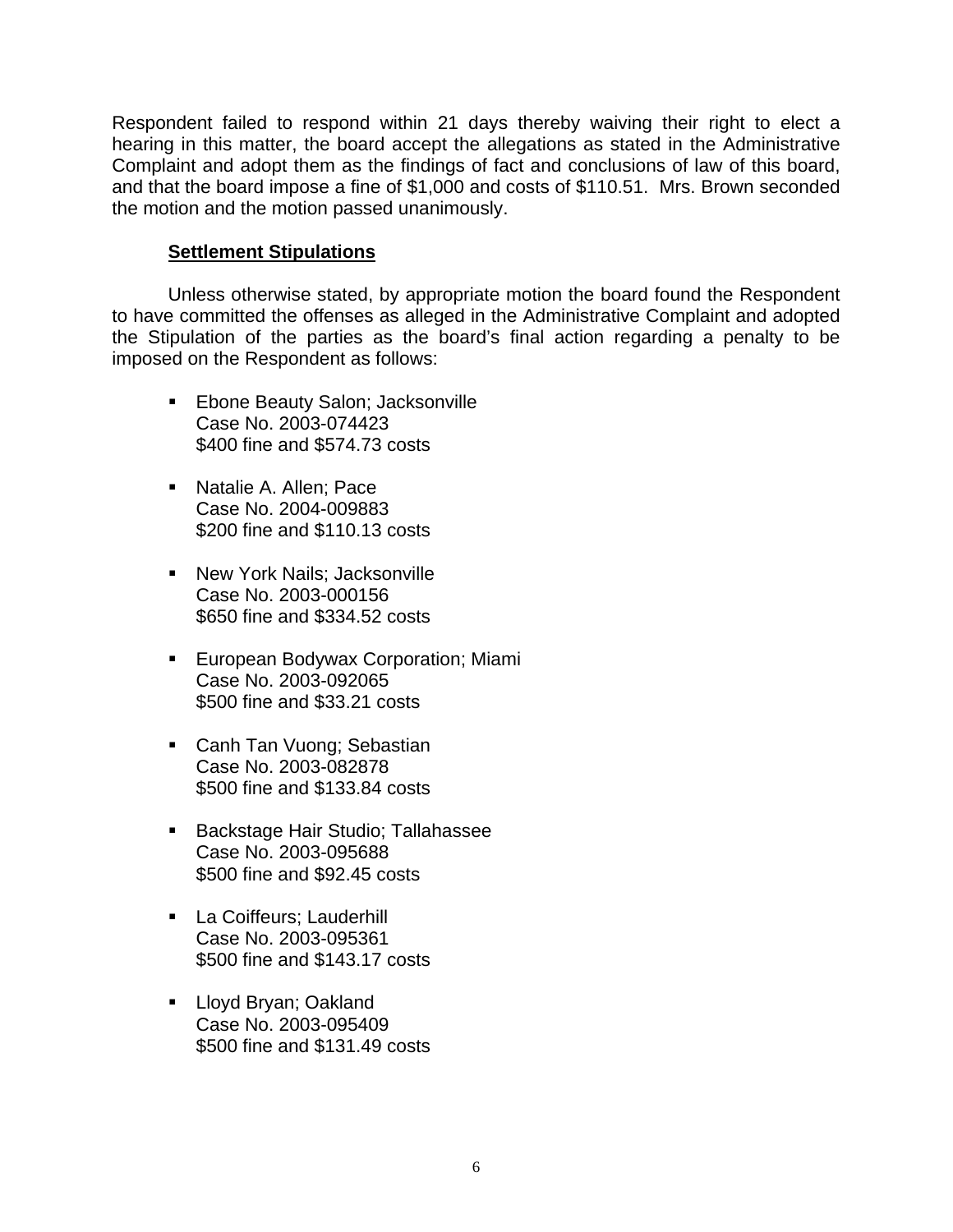- **Hair-Gasm Unisex, Inc.; Miami** Case No. 2003-052055 \$200 fine and \$48.97 costs
- **Josette Beauty Salon; Pompano Beach** Case No. 2004-012834 \$500 fine and \$97.21 costs

Regarding Case No. 2003-076450 against Andre S. Lewis of Pompano Beach, Mr. Tunnicliff asked that this case be tabled until the next board meeting for further review. Ms. Smith moved to table this case until the next board meeting. Ms. Ritenbaugh seconded the motion and the motion passed unanimously.

#### **Department Attorney Report**

### **Prosecuting Attorney Report**

Mr. Tunnicliff informed the board that there are currently 137 open cosmetology cases in the legal section.

Ms. Bonnie Poole, Florida Cosmetology Association, asked why the State Attorney's Office does not prosecute all the cases forwarded to them by the department. Mr. Tunnicliff and Ms. Guillemette informed Ms. Poole that the discretion of which cases will be prosecuted is completely up to the State Attorney's Office. Mr. Tunnicliff added that the State Attorney's Office is aware that if they do not prosecute a case, the department can administratively take action against an individual or business.

#### **Disciplinary Guidelines**

Ms. Guillemette informed the board that a draft of revised disciplinary guidelines has not been finalized. She added that this assignment was originated because the current disciplinary guidelines are difficult to read. Ms. Guillemette will have a draft of the revised disciplinary guidelines available for the next board meeting agenda.

### **Applications**

### **Application for Endorsement**

■ Florence Smith/Arizona Ms. Julie Malone Garofalo, Executive Director, informed the board that Ms. Smith has moved her endorsement application to an examination application and is currently scheduling for reexamination.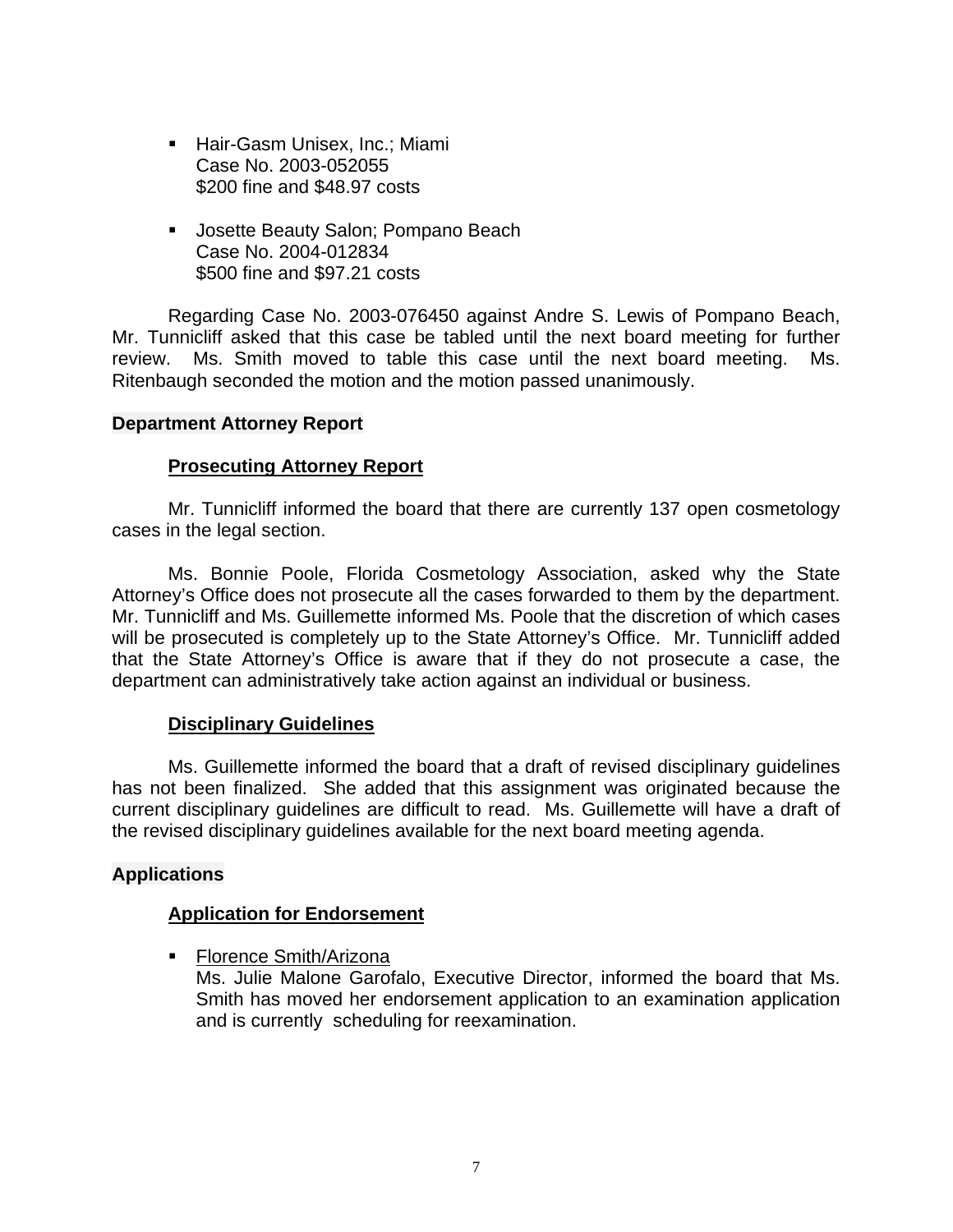# **Public Comments**

## **NIC Examination Presentation – Kirby Morris, President**

Mr. Kirby Morris, President of the National Interstate Council for the State Boards of Cosmetology (NIC), introduced himself and informed the audience that he was present to go over the national testing program offered by NIC. Mr. Morris informed the audience that NIC, through their contracted testing vendor, Professional Credential Services, Inc., administered over 100,000 written and practical examinations in 2003 for cosmetologists, nail technicians, estheticians, and other related professionals. He added that all exams are offered in English, Vietnamese and Latin American Spanish and the examinations are written at an eighth grade comprehension level. Mr. Morris indicated that NIC recommends every state offer a written and a practical examination. Mr. Morris offered the following information:

- 1. Since 1997, NIC has updated its software 17 times for better scoring results;
- 2. 588 new written exam tasks were created in 2003;
- 3. 64 new exam forms were released in 2003;
- 4. NIC is the only national examination in cosmetology and related fields;
- 5. NIC does not develop state specific examinations;
- 6. NIC follows testing industry standards for exam development;
- 7. NIC offers a separate score for a state law exam at no additional cost;
- 8. NIC written test questions are taken from the Milady's and Pivot Point textbooks;
- 9. For practical exams, examiners are required to attend an annual, two day course on scoring;
- 10. Practical examiners are reviewed quarterly;
- 11. The NIC exam is endorseable in 32 states;
- 12. Quarterly exam reports are provided to all states;
- 13. NIC defends and pays for the defense of all exam challenges;
- 14. NIC tests for minimum competency.

Mr. Morris introduced Mr. Claus Lang, Vice President of Professional Credential Services, Inc. (PCS), the NIC testing vendor. Mr. Lang informed the audience that PCS was established six years ago. He added that since PCS became the NIC testing vendor, four additional states have started using the NIC examination and they are currently discussing with seven other states the use of the NIC licensing examination. Mrs. Brown asked how difficult it is to get through the toll free telephone number to schedule for an examination. Mr. Morris indicated that he has not received any complaints with the toll free number. Mr. Morris and Mr. Lang indicated that the cost to each candidate for a written and practical examination is approximately \$115 to \$120. Ms. Malone Garofalo will inquire as to when the department's testing contract with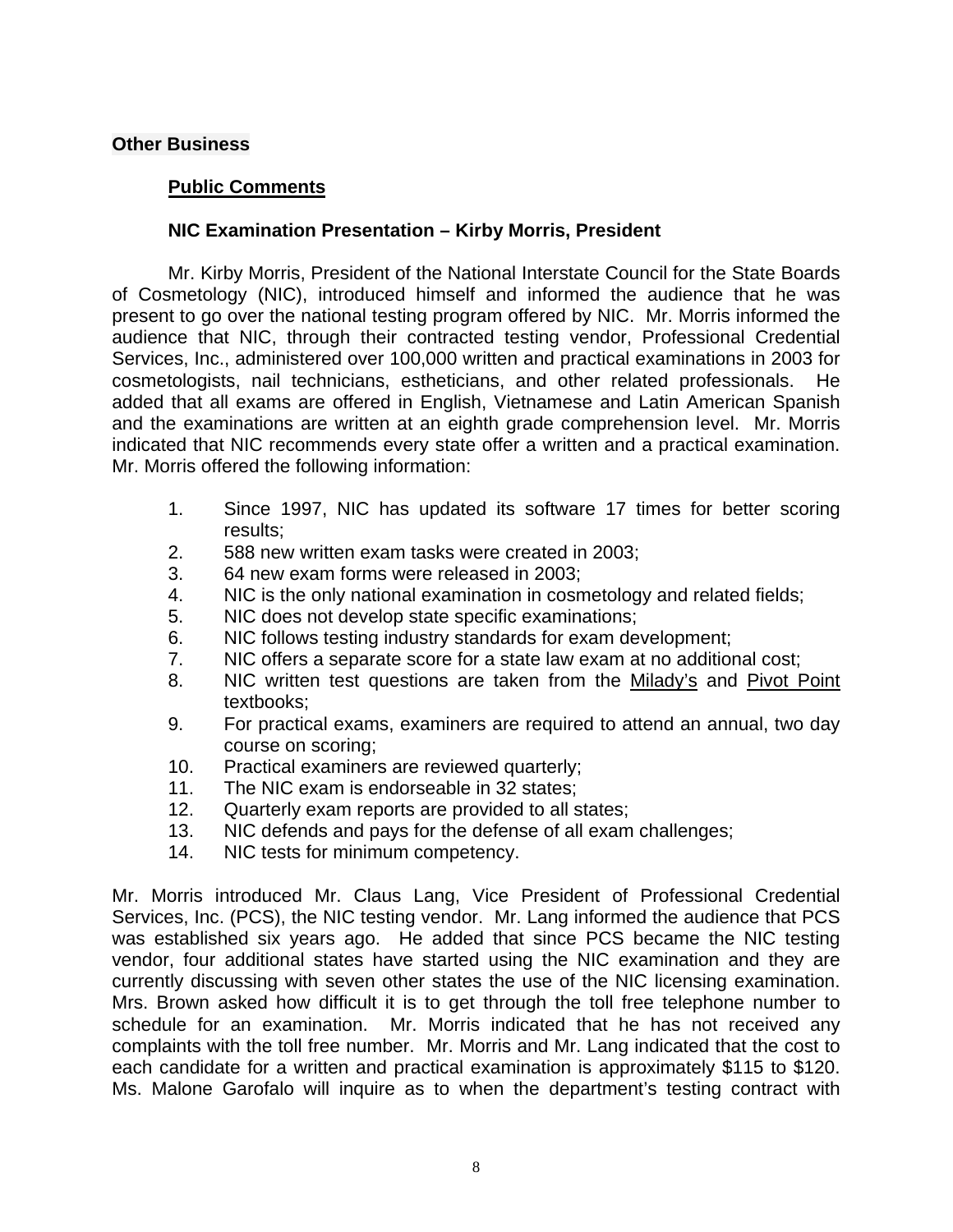Promissor expires. Ms. Poole indicated that statutory changes would be necessary to utilize the NIC examinations but agrees that the NIC program would benefit all licensees endorsing in and out of Florida. She also agrees that all specialties should be examined before being issued a license. Mr. Robert Valdez, Florida Cosmetology Schools Association, wanted to ensure that NIC practical exams are not opinion-based and Mr. Morris ensured Mr. Valdez that with the annual two-day course examiners are required to complete, scoring is not opinion-based.

# **Applications (continued)**

# **Hair Braiding Course Applications**

■ Academy of Professional Careers

Mr. Frank Capostagno was present from Academy of Professional Careers. Ms. Malone Garofalo informed the board that according to the Bureau of Education and Testing, the portion of the hair braiding course relating to hair extensions has been removed from the course materials and a new course application was provided. Ms. Ritenbaugh moved to approve this hair braiding course application. Mrs. Brown seconded the motion. Vice Chair Caetano, Mrs. Brown, Ms. Smith and Ms. Ritenbaugh voted in favor of the hair braiding course application. Ms. Osborne was absent from the meeting room when the vote took place.

**American Academy of Cosmetology, Inc.** 

Ms. Malone Garofalo informed the board that according to the Bureau of Education and Testing, the course completion certificate has been revised, other communicable disease information has been added to the course materials, and a current copy of the laws and rules has been added to the course materials. Mrs. Brown moved to approve this hair braiding course application. Ms. Ritenbaugh seconded the motion. Vice Chair Caetano, Mrs. Brown, Ms. Smith and Ms. Ritenbaugh voted in favor of the hair braiding course application. Ms. Osborne was absent from the meeting room when the vote took place.

# **World Class Academy of Beauty**

Ms. Malone Garofalo informed the board that according to the Bureau of Education and Testing, the information relating to pedicures has been deleted from the course materials, information relating to diseases and disorders of the scalp has been added to the course materials, and a current copy of the laws and rules has been added to the course materials. Mrs. Brown moved to approve this hair braiding course application. Ms. Ritenbaugh seconded the motion and the motion passed unanimously.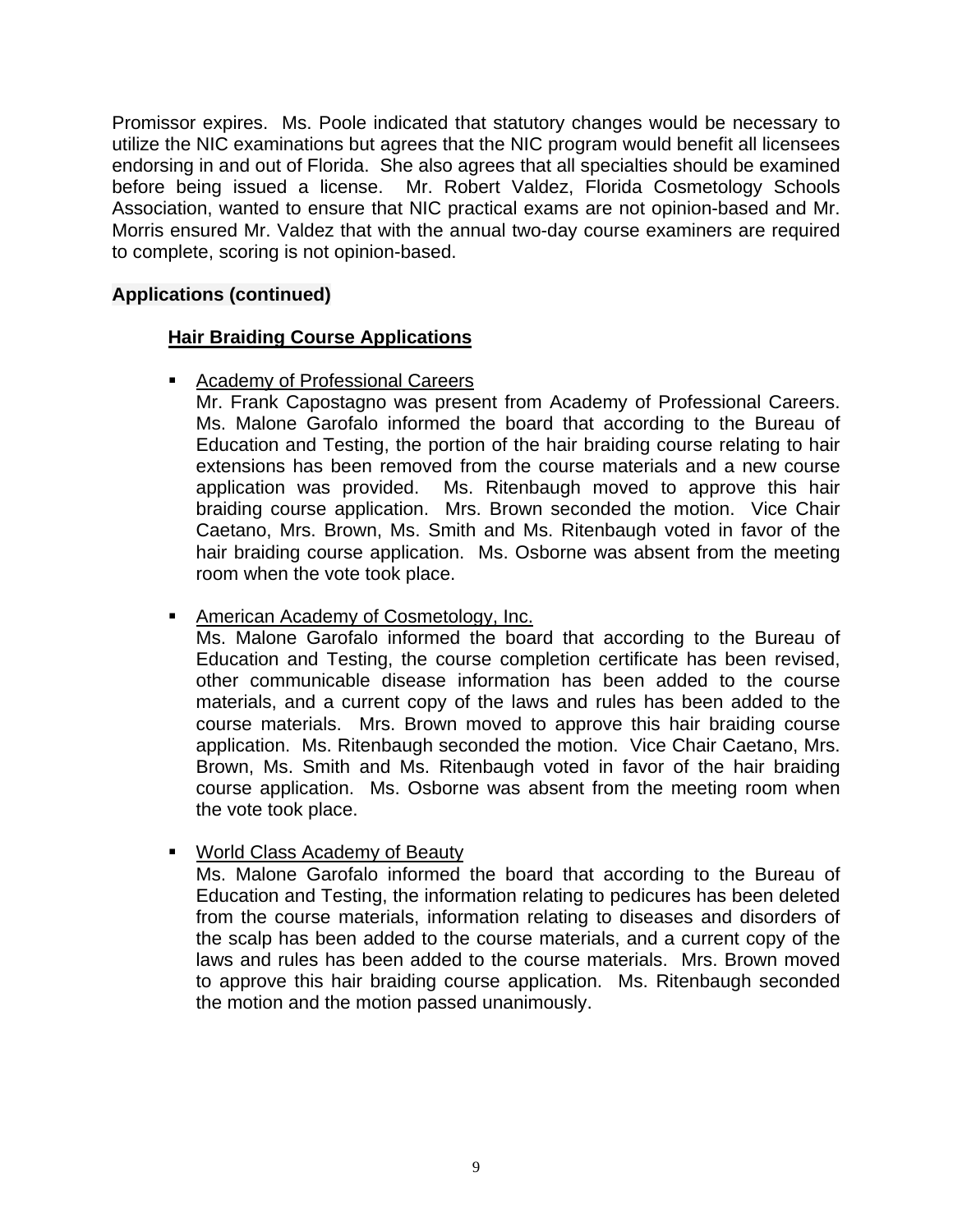**Braid It Up** 

Ms. Malone Garofalo informed the board that according to the Bureau of Education and Testing, the course completion certificate has been revised and a current copy of the laws and rules has been added to the course materials. Ms. Ritenbaugh moved to approve this hair braiding course application. Ms. Smith seconded the motion and the motion passed unanimously.

# **Hair Wrapping Course Applications**

World Class Academy of Beauty

Ms. Malone Garofalo informed the board that according to the Bureau of Education and Testing, the pedicure information included in the original course materials has been deleted, information relating to diseases and disorders of the scalp has been added to the course materials, and a current copy of the laws and rules has been added to the course materials. Mrs. Brown moved to approve this course application. Ms. Osborne seconded the motion and the motion passed unanimously.

**Braid It Up** 

Ms. Malone Garofalo informed the board that according to the Bureau of Education and Testing, the course completion certificate has been revised and a current copy of the laws and rules has been added to the course materials. Mrs. Brown moved to approve this course application. Ms. Ritenbaugh seconded the motion and the motion passed unanimously.

### **Body Wrapping Course Applications**

■ Broward Career Institute

Ms. Malone Garofalo informed the board that according to the Bureau of Education and Testing, an amended course completion certificate has been submitted. Ms. Smith moved to approve this course application with the contingency that the provider remove the course completion certificate language, "valid for two years from issue date", and the amended course completion certificate be approved by the board executive director prior to any course offering. Mrs. Brown seconded the motion and the motion passed unanimously.

# **IFAC Distributors, Inc.**

Ms. Malone Garofalo informed the board that according to the Bureau of Education and Testing, the foot spa information included in the original course materials has been deleted and the course completion certificate has been revised. Ms. Smith moved to approve this course application. Mrs. Brown seconded the motion and the motion passed unanimously.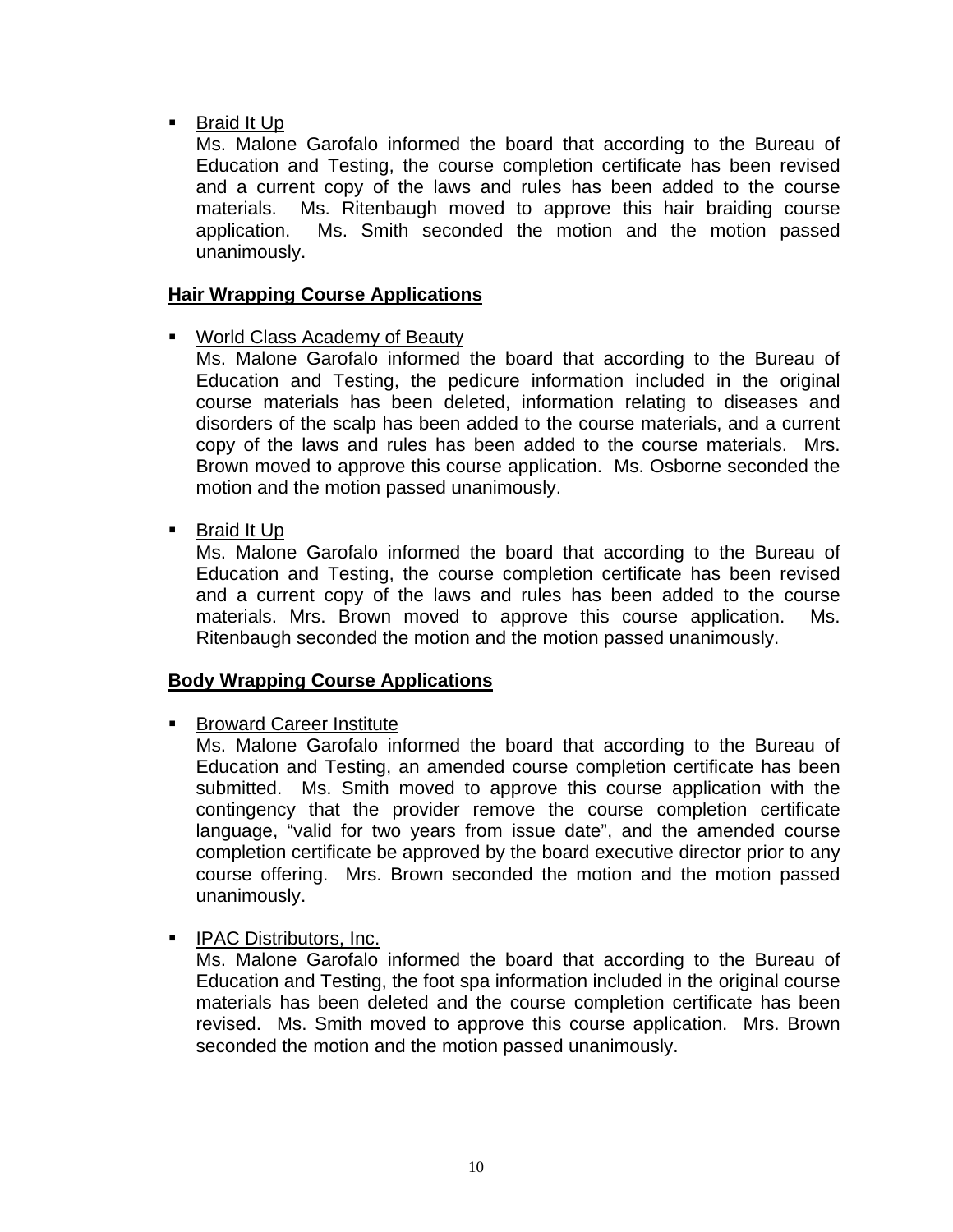**Braid It Up** 

Ms. Malone Garofalo informed the board that according to the Bureau of Education and Testing, the mannequin fee has been removed from the course materials, information relating to disorders of the scalp has been added to the course materials, and a current copy of the laws and rules has been added to the course materials. Mrs. Brown moved to approve this course application. Ms. Ritenbaugh seconded the motion and the motion passed unanimously.

# **Application for HIV/AIDS Initial Licensure Course**

**World Class Academy of Beauty** 

Ms. Osborne moved to approve this course application. Mrs. Brown seconded the motion and the motion passed unanimously.

### **Continuing Education Course Application**

■ Carolina V. Mayes *Course Application* Continuing Education – 16 Hours Ms. Osborne moved to approve this course application. Mrs. Brown seconded the motion and the motion passed unanimously.

#### **New Business**

#### **Petition for Variance and Waiver Miriam Ellen Lynch Rule 61G5-20.0015, F.A.C. – Performance of Cosmetology or Specialty**

### **Services Outside a Licensed Salon**

Ms. Guillemette informed the board that Ms. Lynch had asked for a variance and waiver from rule 61G5-20.0015, F.A.C., so that she could offer cosmetology services to brides at a specific time or location and not in a salon. After her further review, however, it appeared that the information Ms. Lynch requested to have waived, is actually contained in Chapter 477, F.S., and cannot be waived. Mrs. Brown moved to deny Ms. Lynch's Petition for Variance and Waiver. Ms. Osborne seconded the motion and the motion passed unanimously.

#### **Committee Reports**

### **Rules Committee – Donna Osborne, Chair**

**Nail Specialty Requirements, Facial Specialty Requirements, and Booth** Rental Licensure

Ms. Osborne indicated that since changes are needed in the statutes before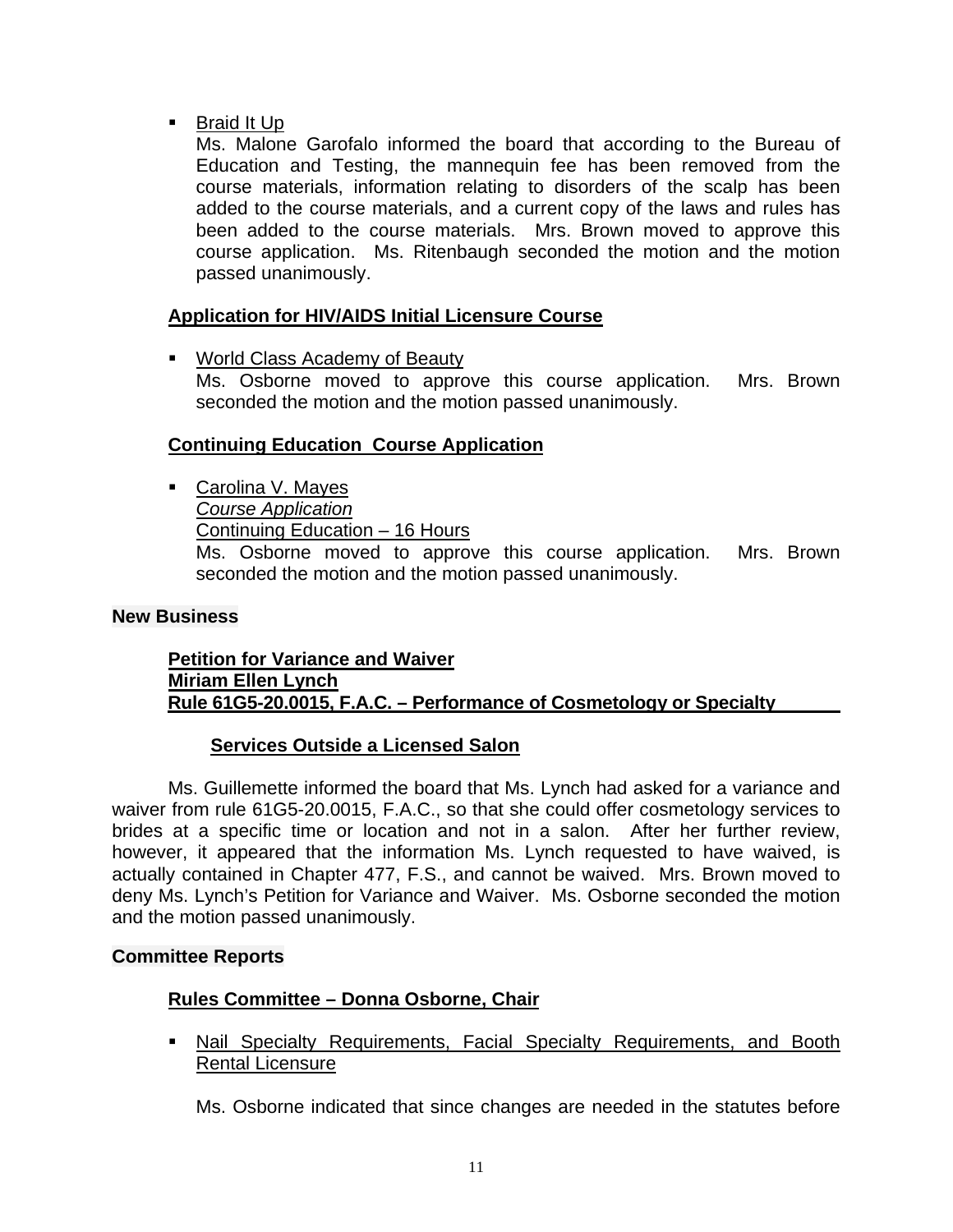the cosmetology rules could be amended relating to these topics, discussion of these rules would be tabled until a future board meeting.

Ms. Osborne briefly reviewed some language she and Ms. Guillemette drafted regarding Chapter 477, F.S. She indicated the need to create a hair stylist license, a nail technician license and an esthetician license. Ms. Osborne gave a condensed version of the services allowed under each of these licenses. She added that a full cosmetologist license would allow an individual to perform all cosmetology services. Ms. Osborne indicated the need for specialty certificates in the following areas: shampooing, hair braiding, hair wrapping, body wrapping and cosmetic specialist, and she gave a brief overview of each. She indicated the need to allow grandfathering in some areas. Mrs. Brown stated that she feels spray tanning and henna need to be included under esthetician services. Ms. Osborne proposed that the required hours for a hair stylist license be 1,200; 600 for an esthetician license; 600 for a nail specialist license; and 2,400 for a cosmetologist license. Mr. Valdez suggested 1,200 for a hair stylist license; 600 for an esthetician license; and 300 for a nail specialist license. Ms. Myra Jowers, FCCJ, indicated that she did not believe students would enroll for 2,400 hours to be able to sit for the state cosmetology examination. Ms. Poole stated that going from the currently required 1,200 hours of education to 2,400 hours is a substantial increase. She added that if the legislative proposal is too vague, it will be difficult to get it through the Legislature. After further discussion, it was determined that a conference call was necessary to workshop and discuss the board's legislative proposals they want to pursue during the 2005 legislative session. A conference call was established for Friday, November 5, 2004, at 9 a.m., for a legislative workshop and general business meeting. Mr. Daniel Biggins, Assistant Attorney General, will work with Ms. Osborne on the legislative draft and get the draft to Ms. Malone Garofalo by October 22, 2004, for posting on the board's webpage.

### **Other Business**

### **Correspondence**

#### **Email of August 30, 2004, from Susan Tobin Regarding Whirlpool Spas**

Ms. Malone Garofalo referred the board to their supplemental information packages containing an email from Ms. Susan Tobin regarding the sanitation and sterilization of whirlpool spas. Ms. Guillemette informed the board that the board's rules do not address regulation of foot spas. She suggested that Ms. Malone Garofalo direct Ms. Tobin to her local health department and the manufacturer for answers to her sanitation questions.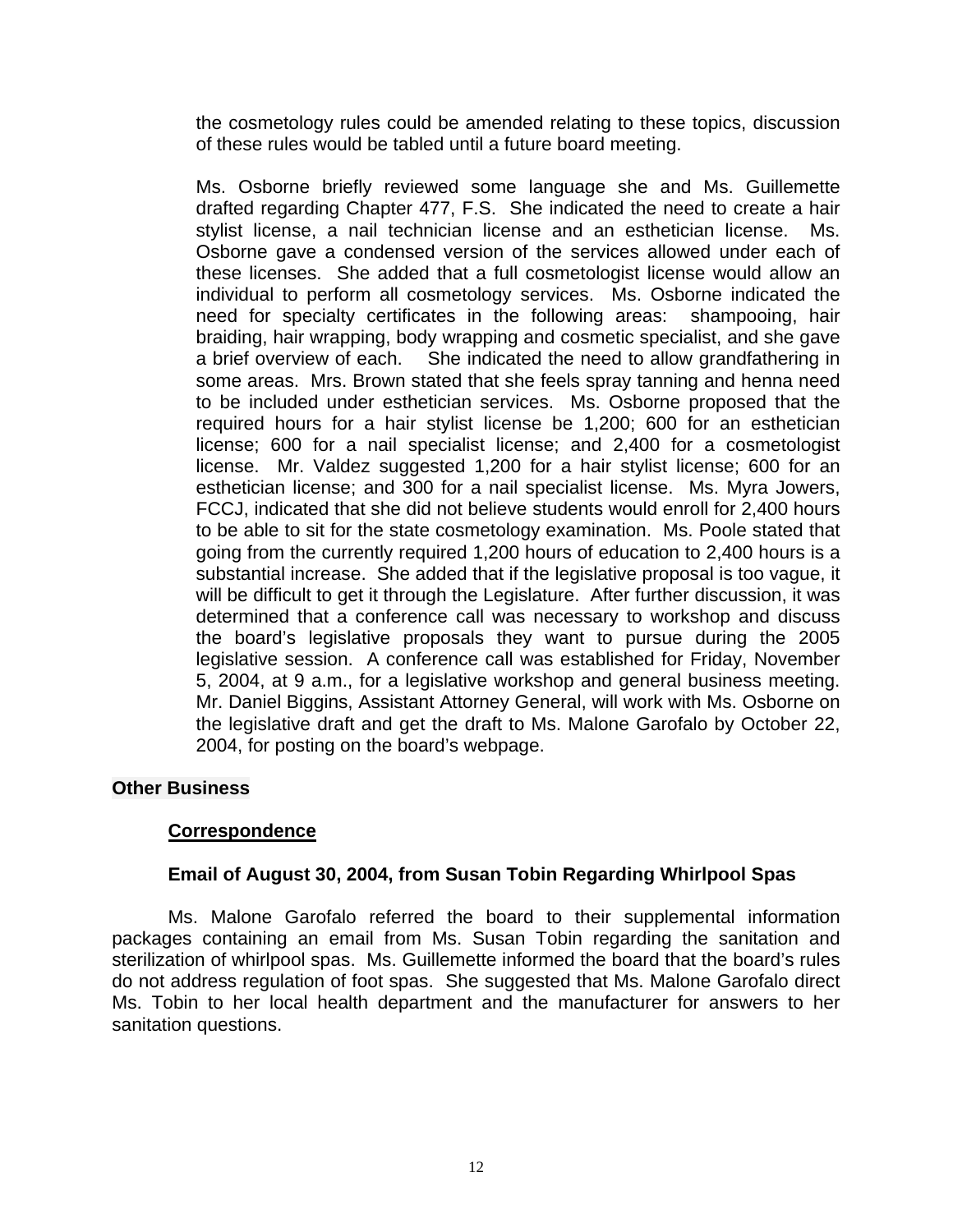## **Executive Director Report**

#### **Year End Financial Report for Periods Ending June 30, 2003, and June 30, 2004**

Ms. Malone Garofalo reported that as of June 30, 2004, the balance in the board's operating account was (\$731,912) which included the \$900,000 transfer from unlicensed activity. Mrs. Brown asked what the projected operating account balance would be for June 30, 2005. Ms. Malone Garofalo reported that in accordance with the report prepared by Finance and Accounting and presented at the July 2004 board meeting, the projected operating account balance as of June 30, 2005, is (\$554,465). This projection includes capping out all fees and increasing the licensee base as well as expenses.

### **Regulation Report**

**Complaints and Investigative Statistics Report for Fiscal Year 2003-2004 Complaints and Investigative Statistics Report for Period Ending July 31,** 

#### **2004**

Ms. Malone Garofalo informed the board that these reports were included in the supplemental agenda for informational purposes.

### **Board Attorney Report**

#### **Rules Report**

Ms. Guillemette mentioned the Rules Report included in the supplemental agenda for informational purposes.

#### **Letter of September 22, 2004, to Stephanie Parkin of Enchanted Tan and Skin Care**

Mr. Biggins indicated that he responded to Ms. Parkin's request regarding spray tanning and infrared body wraps. He added that he suggested a Petition for Declaratory Statement for her inquiry regarding spray tanning and that he needed more information to address her infrared body wraps question.

Ms. Guillemette distributed copies of laws and rules from other states which might assist board members while considering proposed statutory changes.

Ms. Guillemette thanked the board for the opportunity to work with them these few months. She added that Mr. Biggins will take over as the Assistant Attorney General for cosmetology but that she would assist him, if needed, in the future.